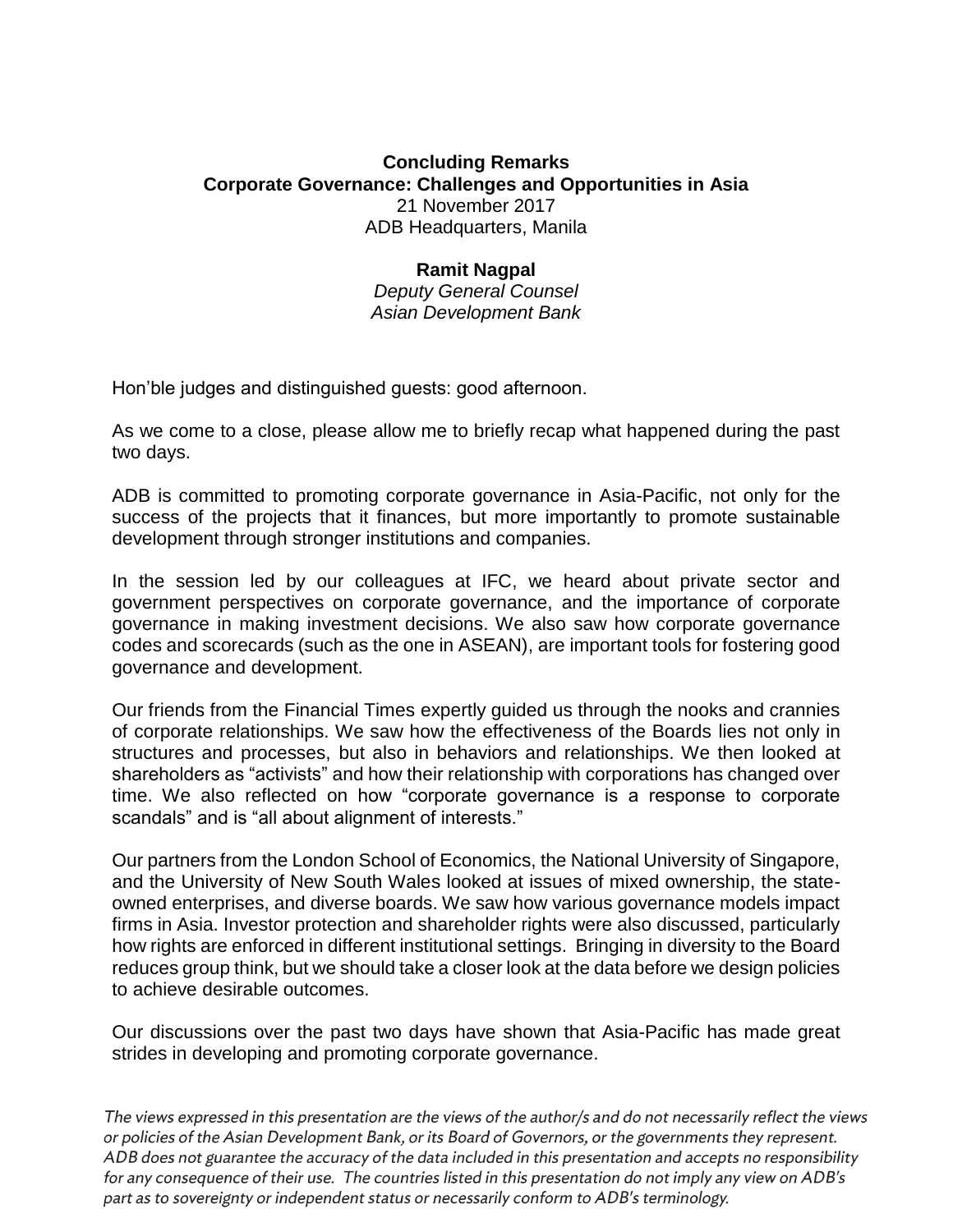The ASEAN Corporate Governance Scorecard serves as a useful analytical tool... to monitor progress on corporate governance. Data shows that ASEAN firms have continuously improved in areas such as disclosure, shareholder rights, management responsibility, good accounting practices, and corporate social responsibility, among others.<sup>1</sup>

In South Asia, a notable example is Pakistan's SOE reform program, where ADB assisted in addressing issues like financial transparency and compliance monitoring. Under this program, performance evaluation criteria were set for CEOs and other senior board members of the SOEs, and the government approved a change which mandated presence of a woman on the board of the SOEs.

The developed economies in Asia too are constantly implementing corporate governance reforms, with visible results. Reforms in Japan<sup>2</sup> are showing success in boosting corporate competitiveness. The Boards at most Topix companies now have at least two outside directors (although female directors are still far and few). Protectionist crossshareholdings continues to be an issue. Indeed, it is not just developing countries but also developed countries that need to continuously work on corporate governance.

Many experts have concluded that there is no "one-size-fits-all" model for corporate governance, particularly in the Asian setting. Each country must adopt its own approach given its own economic, social, and cultural conditions. Experts are of the view that Western models cannot simply be applied as is particularly in the Asian scenario where many corporations are either family or state -owned. In 2011, Credit Suisse reported that 55.3% of all listed companies across Asia. were family firms. It is predicted that by 2025, the number of billion-dollar firms in Asia will be nearly equivalent to those in the west, majority of which will be family-run.<sup>3</sup>

Asian countries have a lot to learn from each other in promoting corporate governance, and the same goes for international institutions such as ADB. Knowledge sharing and capacity building events such as this conference provide us with the opportunity to collaborate and learn.

Before I conclude, let me acknowledge those who have worked hard to make this conference a success. Our sincere thanks to our friends from IFC, the London School of Economics, the National University of Singapore, the University of New South Wales and the Financial Times, for guiding us through the technical sessions. Thank you as well to the resource speakers, panelists and the participants who have enriched our discussions. I would also like to recognize ADB's organizing team from the Office of the General Counsel, the Governance Thematic Group, and the Private Sector Operations Department for all their efforts in making this event possible.

 $\overline{\phantom{a}}$ 

<sup>1</sup> *See:* <https://www.adb.org/sites/default/files/publication/375481/asean-cgscorecard-2015.pdf>

<sup>2</sup> *Taken from:* <https://www.bloomberg.com/professional/blog/japans-corporate-governance-overhaul-2/>

<sup>3</sup> [https://www.cfainstitute.org/about/press/release/Pages/09262017\\_136539.aspx](https://www.cfainstitute.org/about/press/release/Pages/09262017_136539.aspx)